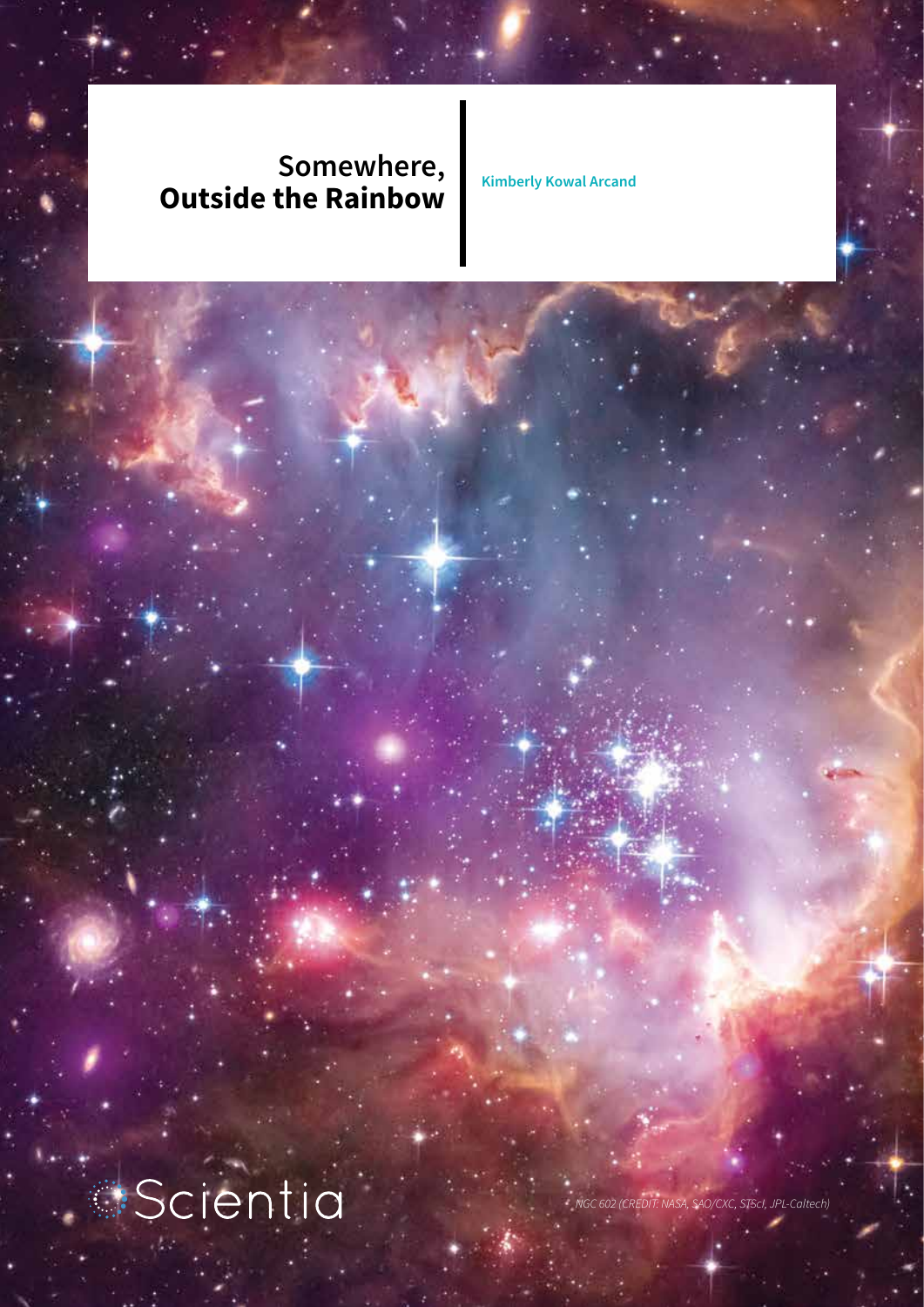Outer Space. It encompasses distances we can barely fathom, temperature ranges we can hardly comprehend, and shines in wavelengths which we can never see.

 $\ddot{\cdot}$ 

Take our Sun, for example, a fairly small star at a mere 1,392,000 km in diameter. Most of us can't hold that number in our heads – it's too far outside anything we've experienced. We can try to visualise it by comparison to distances that we know – say, the distance between New York and London. That's 5,500 km, which means it would be around 252 trans-Atlantic flights. Assuming each flight is 7.5 hours then you'll be spending 78 days in an aeroplane. 78 days' worth of aeroplane food – now that is a number we can get our heads around.

But it gets even more difficult when we start looking at larger objects. Alpha Centauri, our nearest neighbouring star, is 4.3 lightyears away – converted to kilometres we get 41 followed by twelve zeroes. Twelve! You and your aeroplane food would be dust long before you even came close to your goal, and this is before we start trying to wrap our heads around deeper space objects like

supernova remnant Cassiopeia A, a mere 10,000 light years away.

So how do we bring these distances and these objects down to our mortal world of commuter jets and slow-moving traffic? This is where the work of scientific communicators and researchers such as Kimberly Arcand of NASA's Chandra X-ray Observatory comes in. Her job involves taking arcane data and scientific information and finding the best way to make them understandable for all walks of life.

#### **254 Shades of Grey**

When we look out our windows at the world passing by, we see reds, blues, greens, all the colours of the rainbow. But the rainbow we see is a tiny, tiny part of the rainbow we could be seeing, if only we had the ability. Infrared cameras, radar, X-ray telescopes: all of these rely on being able to 'see' wavelengths which are invisible to our naked eyes. But once detected, how do we visualise this information? What colour is that radar image or ultraviolet source?





## **SOMEWHERE, OUTSIDE THE RAINBOW**

NASA's Chandra X-Ray Observatory orbits high above the earth, beaming back images of the high-energy universe impossible to obtain from the ground. Bringing this data to the world is **Kimberly Arcand,** Visualisation Lead for the project. Here we go into detail on some of the many and varied programs she is involved with.

> One traditional approach used by scientists has been to ignore the problem entirely, plotting all information on a scale from black (no signal) to white (100% signal) and then dividing everything else into various shades of grey. This is unambiguous, you can easily see how different parts of the image relate to others by examining how bright they are. But it becomes difficult when different images are merged – is this bit of grey part of the first image or the second? It also misses the chance to include important information. We see in colour and are thus skilled at interpreting and understanding multicoloured images (unless levels of colour blindness come into play).

But translating the invisible world into glorious colour brings its own challenges. As Kim comments: 'There are human biases that are introduced in that translation process. There are many choices that must be made along the pipeline, from cleaning the data

and removing artefacts to more aesthetic issues such as mapping colour.' The way we respond to colour affects our interpretation of the imagery.

Take recent work by her group, in which they surveyed a number people regarding their perceptions of various astronomical images. The information was drawn from data outside the visible spectrum and thus was represented using 'false-colour' imagery, in which the colour in the pictures isn't the same as we would see looking through a pair of binoculars (because of course, we couldn't see it at all). High-energy regions were marked in blue, low energy in red. This makes perfect sense to an astronomer, because high-energy objects are hotter, and hotter objects are blue. However most of us think of red as being the colour of heat, despite this not being the case. Want to check this? If you were to stick your hand in a candle flame, the blue part of the flame is far hotter than the red… but kids, don't try this at home!

This mismatch in beliefs means that effectively showing scientific data to nonexpert audiences requires scientists to reflect on some of their standard approaches. What is important is in getting the information across to the audience, not slavishly holding to a single manner of representing it. But

most importantly, we also need to explain why these colours were chosen and what they represent.

The vast majority of questions which came up during the survey asked about the colours of the astronomical objects – do they really look like that? Are those colours real? In a world of easy photoshopping and Instagram filters we tend to distrust the images we see, and thus scientists need to be transparent about what they are actually presenting to the world.

#### **Science for Everyone**

Why is this important? Does it really matter that science looks pretty? Should it be optimised for just the people who research the data? Definitely not. Science and scientific discoveries affect all of us, they underlie the modern world in which we live. Unfortunately, however, science is often portrayed and perceived as being just one of those things that nerds do. That perspective, however, can actually limit the people who are interested in the field and so becomes self-selective – the more your 5-year old thinks that science is for nerds, the less likely they are to be interested in learning it themselves.

This is particularly a problem for girls, who are consistently underrepresented in a number of the STEM fields (science, technology, engineering and mathematics). The typical example here is computer science, for which only 10–20% of computer science degrees are awarded to women. However, it is also very noticeable in fields such as astronomy where female participation rates range from 15–35% (this applies to those amongst the stars as well – only 75 of the 560 astronauts trained so far have been women).

A number of new community-based programs exist to encourage young girls to develop an interest in computer science, but few equivalents exist for the field of astronomy. To attempt to fill this gap, Kim Arcand has been involved in developing public engagement programs from her position at the Chandra Observatory. Her and her colleagues most recent work has combined computer science and science imaging, teaching students how to take astronomical data and then use them to create their own imagery. Built on a simplified coding language known as PencilCode, the program takes young students through some standard stages of recolouring and merging images derived from orbiting telescopes – using real NASA data just as an astronomer would.

# **'It's an honour to serve the public in any way, working on a**

**publicly funded program as I am. I'm well aware that I'm not saving the world with my job, but I am hopefully helping to make a difference in someone's day.'**